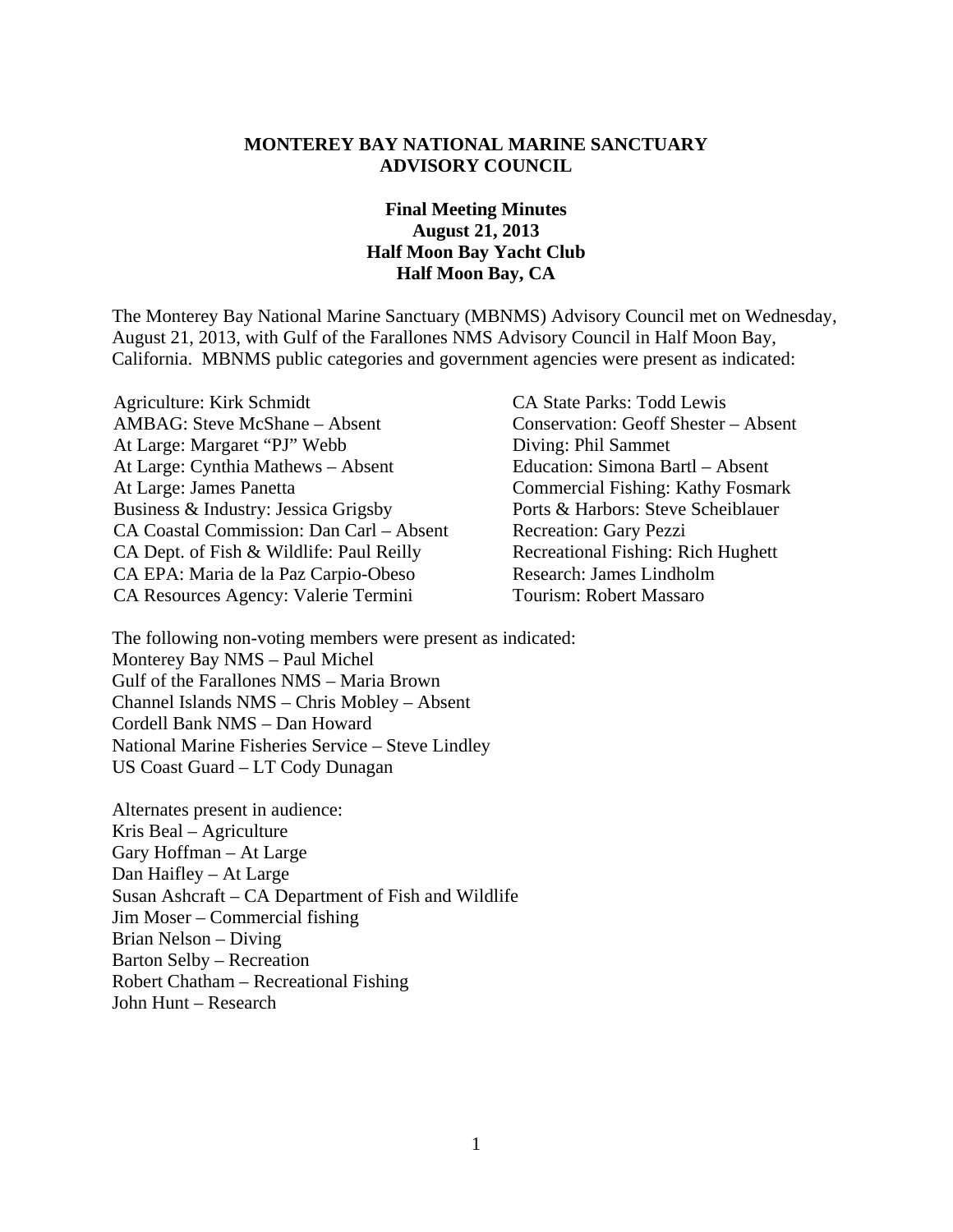#### **I. APPROVAL OF MEETING MINUTES**

Approval of February 7, 2013 DRAFT Meeting Minutes The advisory council approved the February 7, 2013 meeting minutes

#### **MOTION: Passed**

Lynn Robinson introduced a motion for approval of the February meeting minutes. Seconded by James Panetta. (Vote: 14 in favor, 0 opposed, 1 abstention)

Approval of the April 18, 2013 DRAFT Meeting Minutes The advisory council approved the April 18, 2013 meeting minutes

## **MOTION: Passed**

PJ Webb introduced a motion for approval of the April meeting minutes. Seconded by Steve Scheiblauer. (Vote: 14 in favor, 0 opposed, 1 abstention)

# **II. INFORMATION ITEM: Update on Sanctuary Ecologically Sensitive Areas (SESAs) and Collaborative Proposal to Modify Groundfish Essential Fish Habitat (EFH)**

Karen Grimmer, MBNMS Ecosystem Protection Coordinator, presented the SESA project and the recently submitted EFH proposal. Her presentation is available at [http://montereybay.noaa.gov/sac/2013/130821/agenda.html.](http://montereybay.noaa.gov/sac/2013/130821/agenda.html)

Discussion: There was some discussion of using lines to show SESA designation – James Lindholm stated that it can be confusing to designate SESAs with lines on a map because that typically implies regulations for the bound area. He suggests thinking of a different way to visualize SESAs to get the scientific community on board with these areas. Karen asked the Council for an appropriate frequency with which to update the SAC on the progress of EFH designation through the PFMC. Council members suggested a couple times a year, based on if there is something to report. This November, the PFMC will decide if they will amend the EFH Fishery Management Plan, and if so, this item will be brought to the SAC at the December meeting. Paul Michel congratulated the process and those SAC members involved in making this collaboration happen. Steve Scheiblauer added that this proposal is very gear specific, and represents a big shift in fisheries/sanctuaries relationship and that a broad spectrum of groups has stepped in to approve of the process and the product.

# **III. INFORMATION ITEM: Superintendent Request for SAC Support to Establish Fisheries Working Group and Re-establish Tourism Working Group**

Public comment: Duncan MacLean and Mike Ricketts, both commercial fishermen, commented that the fishing community is too diverse and broad to be fully represented by a working group, and they requested that this new group be flexible in membership and structure in a way that reaches out to everyone in the fishing community.